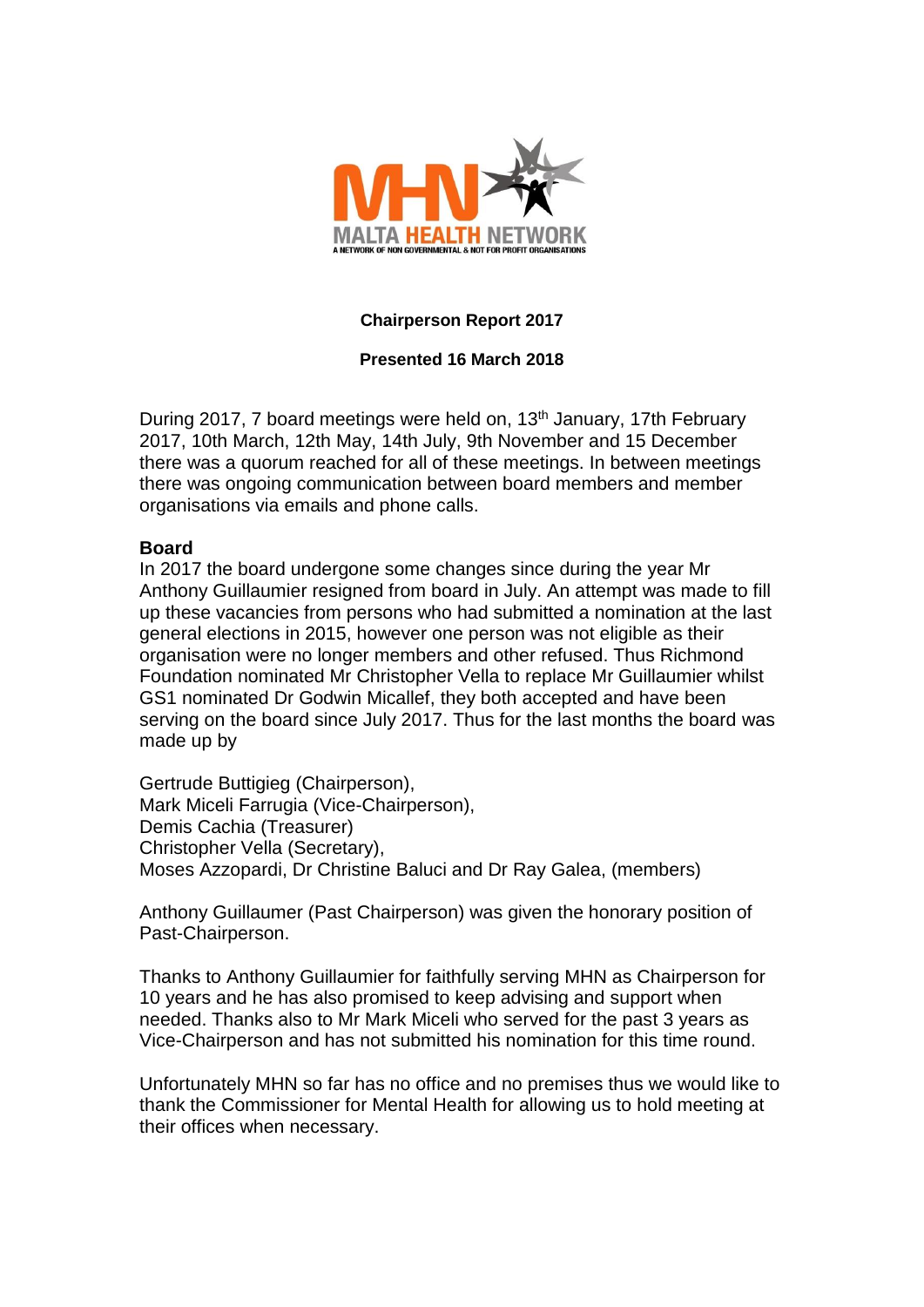# **Membership update**

During 2017 GSI, Malta Chamber of Pharmacists where accepted as members whilst and Malta Association of Crohn's Disease and Colitis refreshed their membership after they had been inactive for some years. 2 new organisation The Malta Heart Foundation and Nanniet Malta became members whilst another organisation has submitted their membership but still needs to be approved. This makes the total number of MHN members 39.

## **Update to Statute:**

Changes to statue where carried out and these were approved at AGM held in April 2017. Updated version has been submitted to the Commissioner of VOs together with annual returns and we were confirmed compliant for 2017, electronic version is available on website.

Follow-up from AGM 2016 – work in progress in getting MHN registered as a Legal Person. Process is rather cumbersome but we will get there one day.

### **Activities on Local Level**

*1. Reaching out to local Policy Makers*  A Position paper was prepared and sent to Political parties prior to the Elections.

MHN board met with Hon Dr Deo Debattista, Parliamentary Secretary for Consumer Affairs and Valletta 2018. A meeting with Deputy Prime Minister Hon Chris Fearne is still pending as several dates set were postponed from his office. Other meetings planned with Hon Clifton Grima Parliamentary Secretary for Youth, Sport and Voluntary sector & spokes persons related to sector from the Opposition.

We were invited for an information session on Chemotherapy Standards during consultation process which was being undertaken till January 2018. We voiced our concerns during the session mainly to be more specific on providing a holistic approach to cancer care not just setting standards for administration of Chemotherapy.

Gertrude Buttigieg represented MHN for a Research Priorities for Health Services and Systems project currently being carried out by Health Services. The patient perspective was highlighted at this meeting and well accepted by project co-ordinators.

# *2. Representation on official bodies*

Gertrude Buttigieg represented MHN as patient representative on the Minister's Advisory committee on smoking – this did not meet in 2017 however she was reappointed again for another term starting from 2018. Ms Anne Micallef (Chairperson Europa Donna) has been accepted to represent MHN on the Disciplinary board of the Pharmacy Regulatory Council. Requirements for her input will be ad hoc.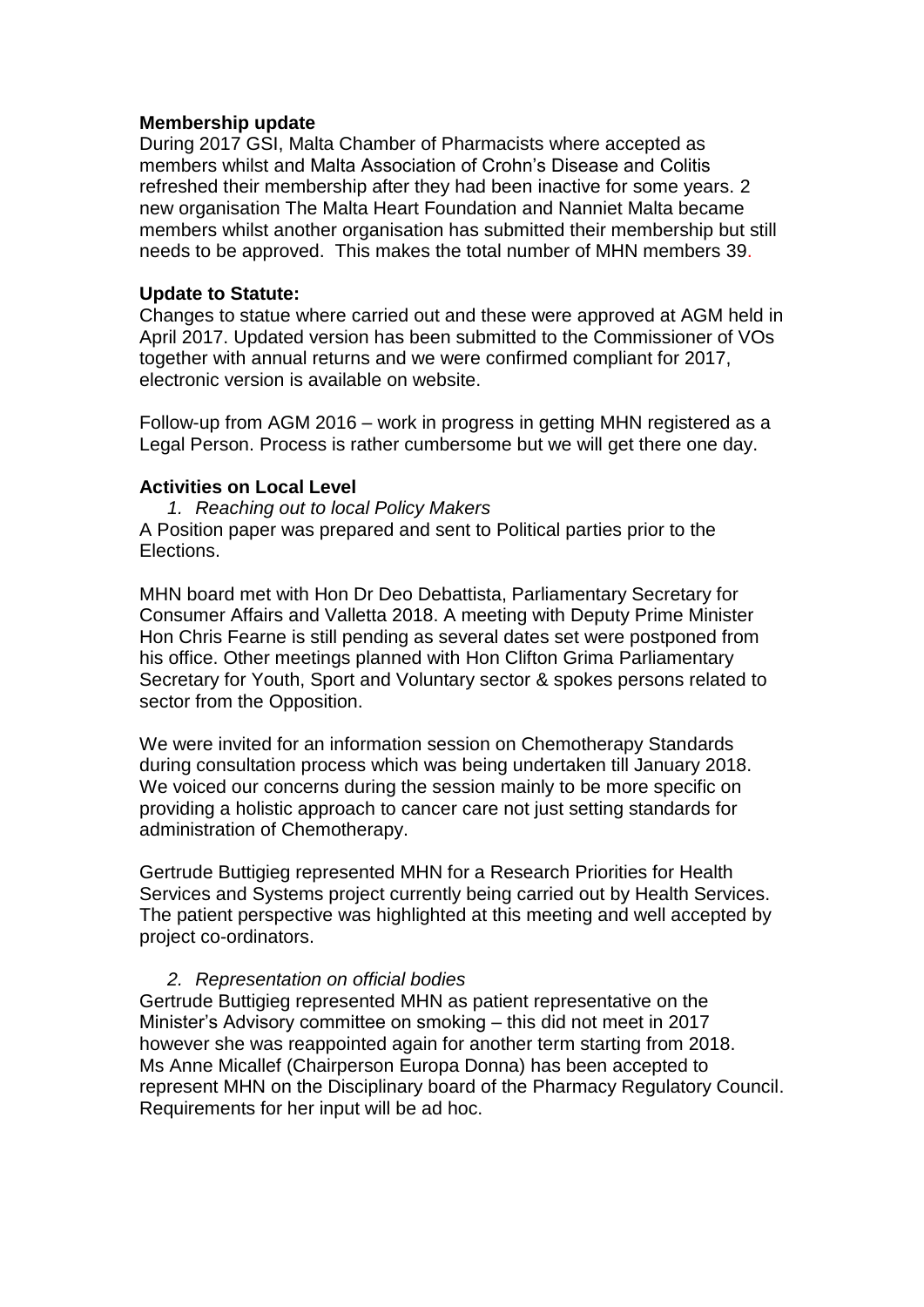# *3. Survey among MHN Members*

26 organisations out 39 member organisations replied to survey carried out. Briefly this indicated that from the response obtained MHN is representing more than 10,000 including professionals, patients, patients' relatives, students and Other. Not including member organisations who failed to fill in the survey and the Malta Blood Donors Association who stated that all blood donors are member so the association and could not obtain exact numbers due to reasons of Data Protection. Details of the survey are available on [MHN](http://www.maltahealthnetwork.org/history-of-mhn/year-2018/)  [website.](http://www.maltahealthnetwork.org/history-of-mhn/year-2018/)

# 4. *Patients' Rights Day 2017*

No major events were held this year as MHN resources were very stretched between the different projects and preparations for SIP Symposium 2017. An attempt had been made with the Superintendence of Public Health to organise a public awareness event on the Patient Charter but they never came back with ideas for collaboration.

# *5. Participation in Projects*

MHN had submitted proposal for funding through HSCB Foundation for in depth research on pain and also submitted proposal for Civic The Social Impact Awards – mainly idea was to set-up an information and support helpline dealing with patients rights – however we did not manage to make it for funding for both projects. We were invited to be partners in a project funded by Horizon 2020 lead by a Cypriot entity however this project also did not make it for funding.

# *6. EUPATI project*

The Project is officially closed from IMI funding however it has been taken over by EPF and will be carried on. A 3<sup>rd</sup> call for training was issued and another Breast cancer support group Europa Donna representative (Ms R Caruana) was accepted to take course. MHN will keep working on EUPATI as part of it's projects. In fact we have included EUPATI in Maltese on our website launched in 2017. Mary Vella and Anne Micallef have represented EUPATI Malta at AGM held in Berlin in June 2017. A meeting was afterwards help to plan some activities but not much work was done as we were caught up with other activities.

# *7. SIS funds*

In 2016 MHN benefitted from SIS funds for the project Ref 50/2015 entitled 'Relieving suffering of Chronic Pain Patients', this project was concluded in 2017. The SIS funds are managed by MCVS on behalf of the Ministry for Social Dialogue, Consumer Affairs and Civil dialogue. The project allowed MHN to put up a new website which was launched in 2017. Initial layout and design was done by company which was chosen whilst it was mostly built with the work of MHN Secretary supported by Mr David Borg who is a medical student but who has been offering service to MHN under the Youth Volunteer scheme. Thus we would like to thank the Ministry for Social Dialogue, Consumer Affairs and Civil rights for the availability of such funds and opportunities to have the youth volunteer.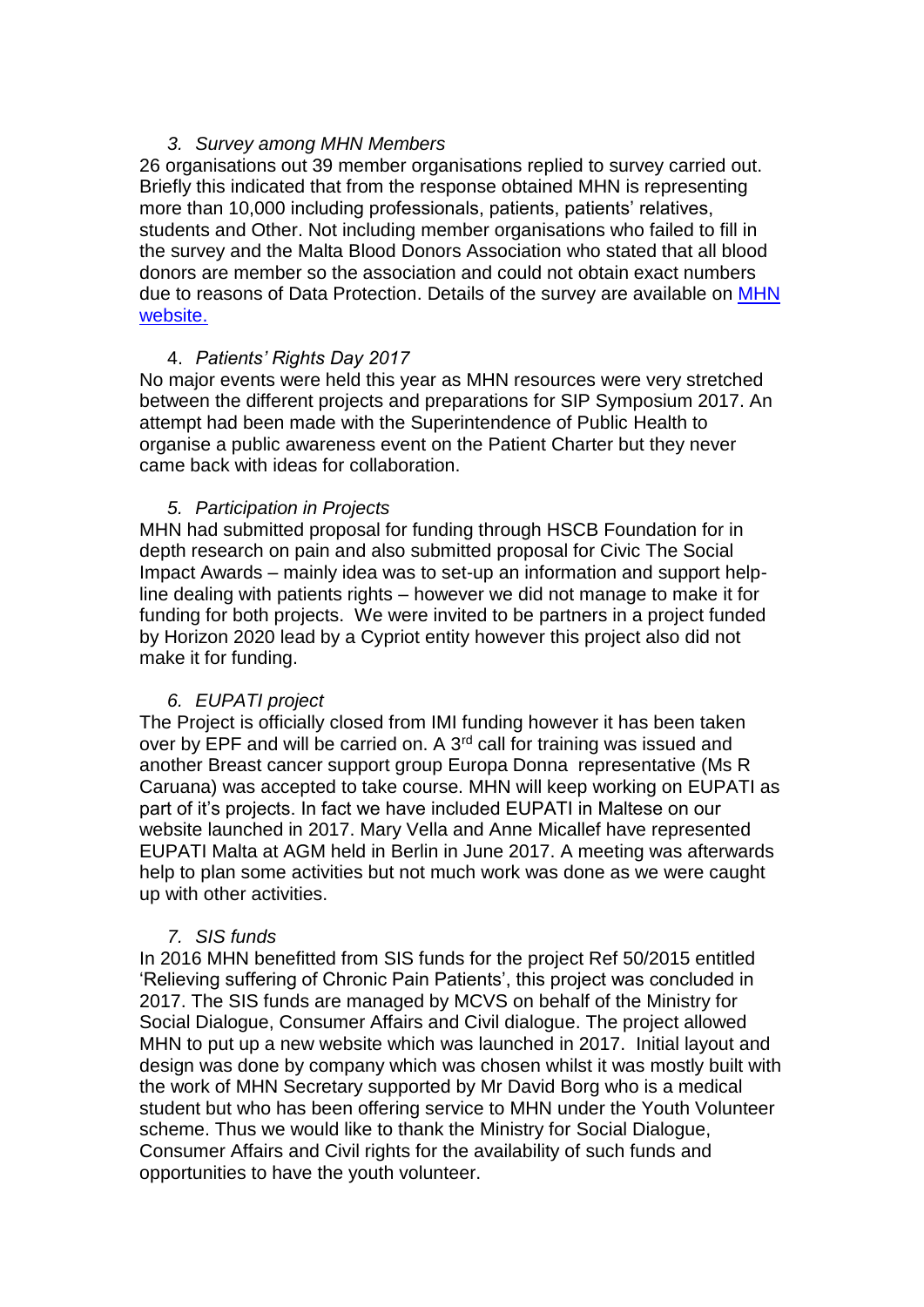## *8. Societal Impact of Pain (SIP) Symposium 2017*

MHN together with No Pain Foundation Co-hosted SIP Symposium 2017. Dates are 7-9th June this event was held at the Hotel Excelsior and brought to Malta top notch speakers about Pain and development of Policies and health sector. Financial support was also received through the Ministry of Finance and SIP also gave a generous donation to MHN in compensation for work carried out in preparation and during the event. A Pre-symposium focusing on Malta was held on the  $7<sup>th</sup>$  June during which a Pain Position Paper for Malta was presented, this was followed by conclusion event of the Red Project. A video message by pain patients was done for the occasion, the whole video and shorter videos are available on MHN youtube account. The other 2 days were packed with interesting meetings. It was a pity that none of the Maltese Politicians attended due to the effect of the elections however there was a good participation by 3 Maltese MEPs. A very special occasion the first edition of the European Civic Award for Pain which awards were given by HE Marie Louise Coleiro Preca, President of Malta. For the event she made a very inspiring speech too. More details may be found on the [SIP website](https://www.sip-platform.eu/) including beautiful videos and photos and an impressive publication with proceedings. Thanks to SIP for coming to Malta. Rare diseases and chronic pain were included in the draft conclusions for the Malta Council Presidency.

### *9. Future of SIP Malta*

Meetings for members interested in SIP Malta were held before and after SIP symposium, however so far no results have been achieved in a concrete manner apart from the Consensus paper which was presented during the symposium. Christopher Vella & Gertrude Buttigieg were invited to attend for SIP Symposium follow-up meeting in October 2017, and a decision was taken to support more local initiatives rather than European level. Thus it is important that the SIP Malta remains active to keep up what we have achieved so far.

In order to stimulate the organisations this year instead of organising an event by MHN to promote World Day against pain in October, we offered funding for the members to organise their event to promote the day. Only ARAM took up MHN offered and used funds to organise a morning for members and relatives and this was very well attended.

### *10.VOPs*

In March 2017 contract was signed through the VOPs scheme to carry out project Ref VOPs 25/2017 entitled 'Impact of Pain in Maltese Citizens'. The project was jointly won by MHN & NPF as partners. Through this project data on the degree of pain on Maltese Citizens was carried out after we recruited the services of a project manager, we also had various advisors on board and then a Business Leaders Malta were chosen after a call for tender for data collection was issued. We are in the final stages of the project and a closing conference will be held on 18<sup>th</sup> April 2018 and project will close by 30<sup>th</sup> April 2018.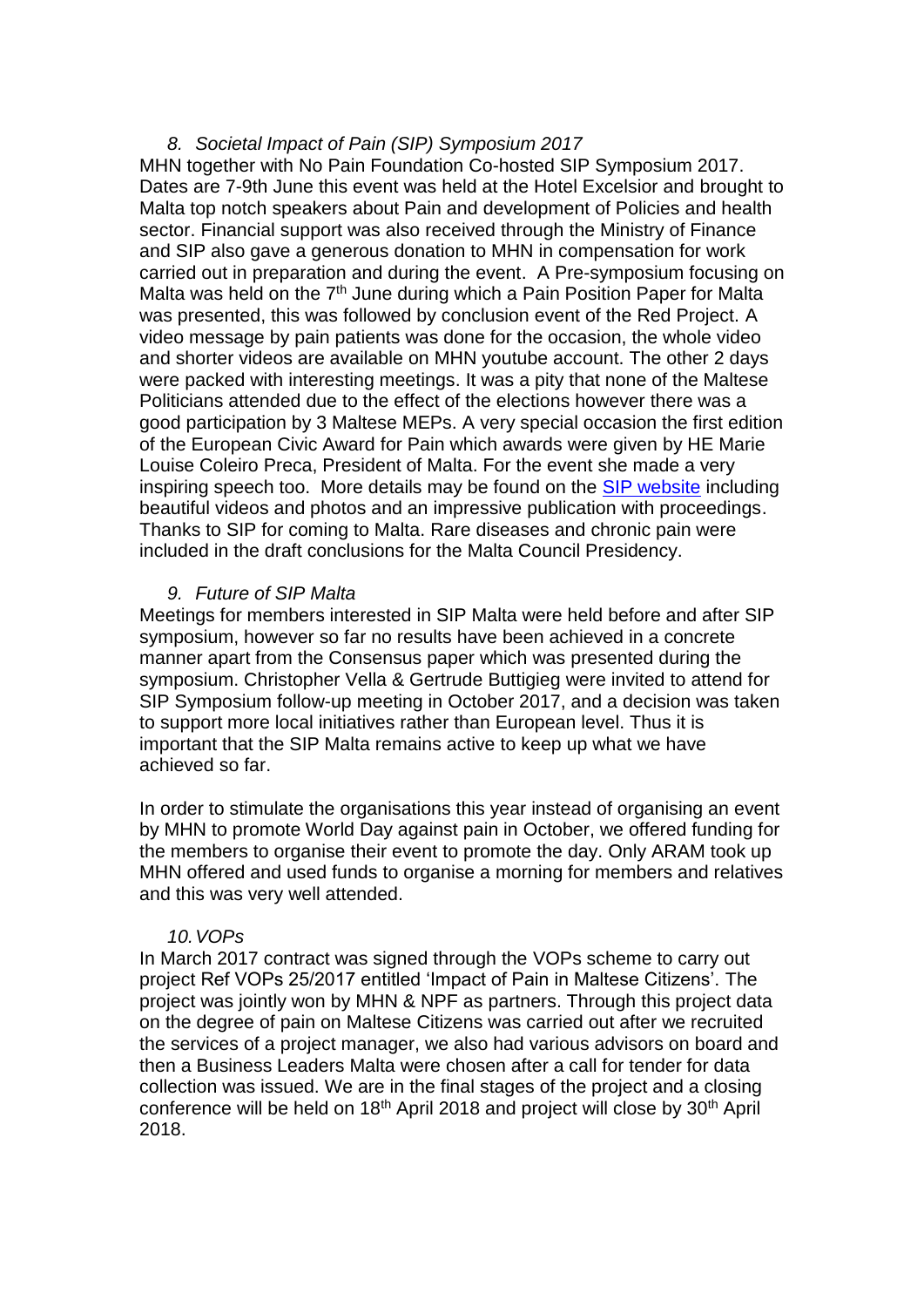*11.Memorandum of Understanding with Malta Medicines Authority* On 1st April 2017, a memorandum of Understanding was signed between MHN and MMA whereby both parts agreed to collaborate through regular communication and support for activities especially events dealing with patient education and empowerment. We thank MMA for this collaboration which is helping MHN organise its events with less financial burden like today.

### *12.National Cancer Platform*

Whilst MHN still supported the NCP during 2017 it was difficult to catch up with this entity too and we have not contributed much directly although we still support and form part of the NCP. A development which happened over the year is that now the Platform is a registered organisation and is set up with it's own statute this was consolidated in EGM held in September.

#### 13.*MHN 10th Anniversary Celebrations*

In 30November -1<sup>st</sup> December 2017, thanks to the possibility of benefitting from Funding through the Training Initiative Scheme through MCVS, MHN managed to organise a 10<sup>th</sup> anniversary celebration which included also Patient Training event. The Malta Health Network offered introductory training on the European Patient Ambassador Programme [\(EPAP\)](https://www.epaponline.org/) at the Malta Life Sciences Park. The programme provided 35 patients, carers and professionals to represent themselves and others successfully. EPAP's Trainers included Kate Hill and Kjeld Hansen, Council Members of the European Lung Foundation [\(ELF\)](http://www.europeanlung.org/en/), EPAP Patient Advisory Group Members Participants were also addressed by the Hon. Dr Clifton Grima, Parliamentary Secretary for Youth, Sport and Voluntary Organisations.

Participation Certificates were awarded by Prof. Anthony Serracino Inglott, Chairperson of the Malta Medicines Authority, and by the Hon. Dr Deo Debattista, Parliamentary Secretary for Consumer Protection.

This event was reported in the local media, and on the newletters disseminated by ELF & IAPO.

### **Activities on a European & International Level**

MHN has maintained its membership in European Patients Forum (EPF), European Public Health Alliance (EPHA), Volonteurope and the International Alliance of Patients' Organisations (IAPO). This is possible and thanks to funding received through the Civil Society Fund managed by the MCVS on behalf of the Parliamentary Secretary for Youth, Sport and Voluntary Organisations.

#### *14.International Alliance of Patients' Organisations IAPO*

MHN did not attend for AGM this year however we were notified and invited to attend for the International Alliance of Patients' Organisations (IAPO) 2018 Congress & AGM to be held in Miami, which however board has agreed it is too expensive to send a representative even though there is the possibility of a bursary but it would not cover costs sufficiently.

In 2017 we used the EPAP training and 10<sup>th</sup> Anniversary Celebrations to promote the Patient Solidarity day which was celebrated on 2<sup>nd</sup> December.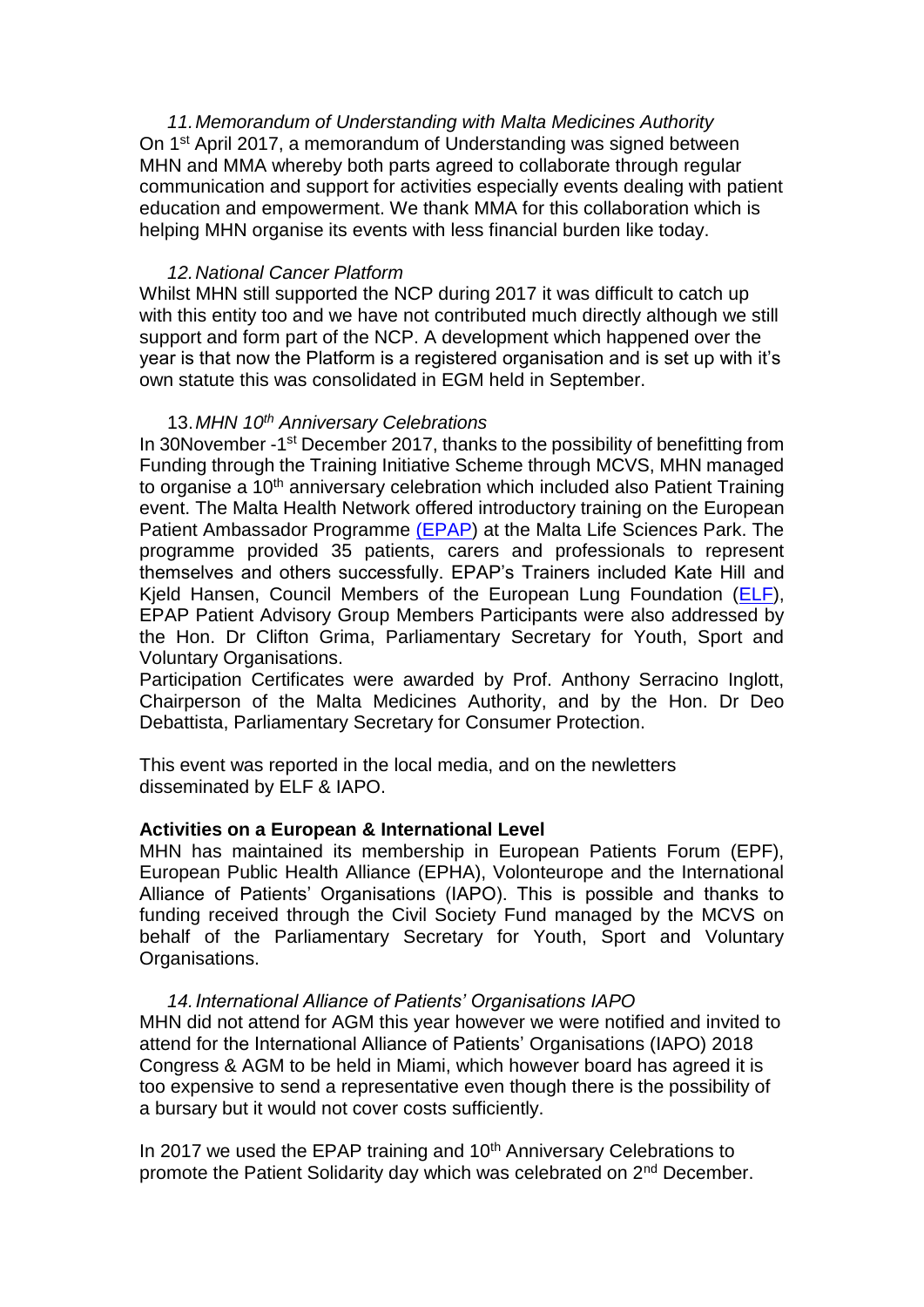PR issued by MHN was published in IAPO newsletter and included in events for the day and disseminated to members & promoted on their website.

## *15.European Patients Forum (EPF)*

MHN maintained its affiliation in European Patients Forum (EPF) and was invited to various events and initiatives carried out in 2017.

- I. Matthew Attard from Epilepsy support group applied and was chosen for youth training programme with EPF for 6 months, which he successfully did
- II. Gertrude Buttigieg has represented MHN for EPF AGM held in April. This meeting also included a Leadership Meeting where they gave information on their patient access campagin.
- III. Rachel Portelli (from Malta Diabetes society) was nominated and accepted to be our youth representative on EPF Youth group

### *16.Active Citizenship Network (ACN)*

Gertrude Buttigieg was invited to give a presentation at the Patients' rights day event held on 10th May in Brussels. The presentation was about the possible involvement of patients organsiations in regulatory bodies where we shared our experience also linking to the MOU which had just been signed with MMA.

### *17.European Public Health Alliance (EPHA)*

MHN maintained affiliation in European Public Health Alliance (EPHA). Thanks to this communication with EPF and the contacts built with Dr Stefan Buttigieg as participant in EPHA eHealth working group, Gertrude Buttigieg was offered the opportunity of Chairing a session let by EPHA during eHealth Week which was held in May in Malta, it was one of the biggest events which were carried out during the Maltese Presidency. I would like to thank EPHA for the fantastic opportunity.

MHN this year was represented for EPHA AGM by Dr Roberto Debono.

### *18.Volonteurope*

Maintained affiliation in Volonteurope we were invited to send representative for annual event and conference looking at youths, MHN was represented by Matthew Attard.

Our members SOS Malta benefitted from our affiliation in Volonteurope by participating in Training on humanitarian aid – through the EU Aid Volunteers Initiative. An EU AID INFO DAY- An event was organised by MCVS and SOS Malta on the 13th of July 2017. Unfortunately we were only informed about this session at the last minute and nobody from MHN BOA could attend since it was such short notice, this was disappointing but life goes on.